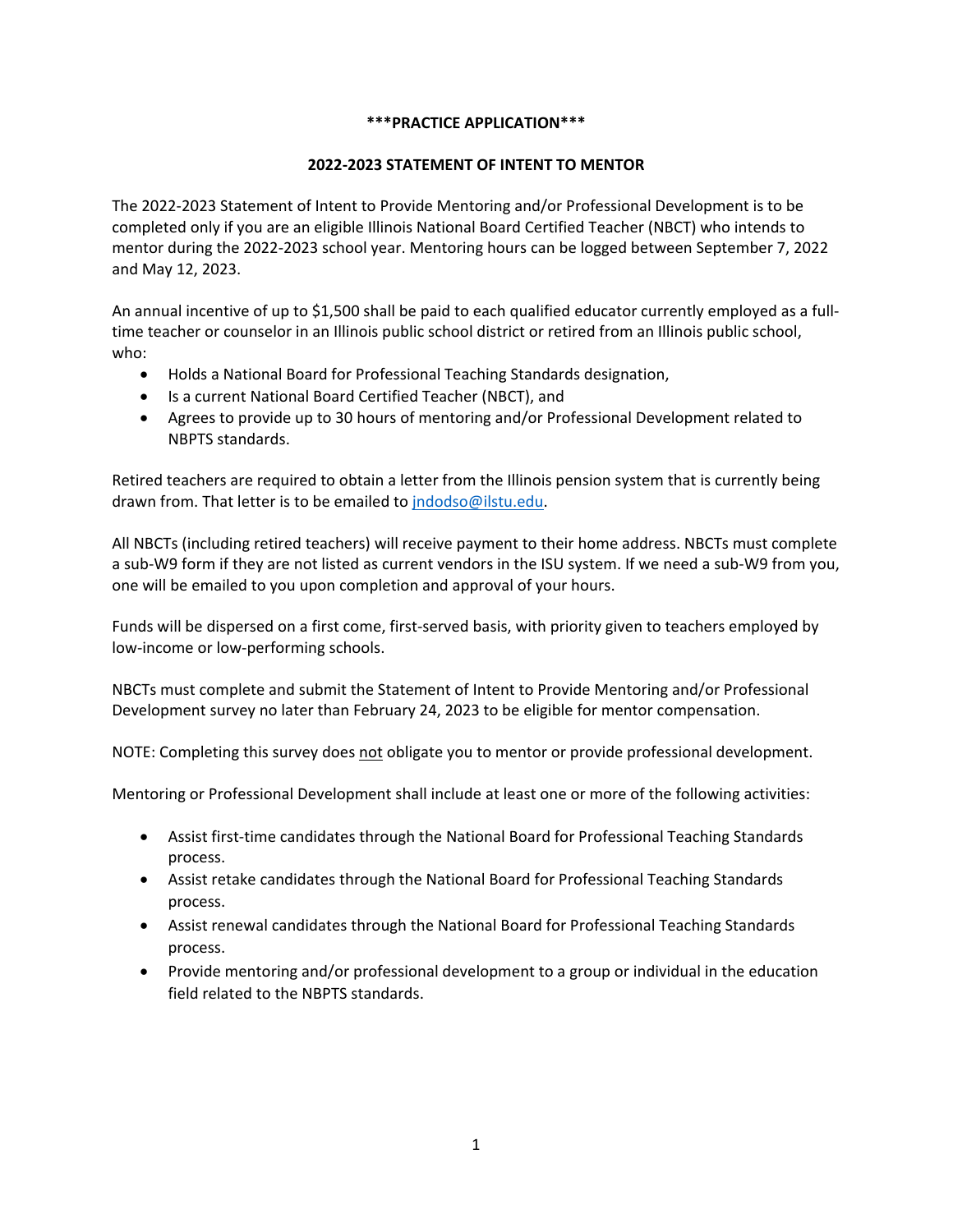#### **NEXT STEPS**

Within one week of completing the online version of the Statement of Intent to Provide Mentoring or Professional Development survey, you will receive an approval email containing a link to log your mentor hours, along with further instructions. Please complete and submit all your documentation of mentoring services no later than May 12, 2023. We cannot accept hours after this deadline. NOTE: You can only log mentor hours with the dates of September 7, 2022 through May 12, 2023. Hours logged outside of those dates will not be accepted.

#### **PERSONAL INFORMATION**

- 1. Name:
	- a. First Name:
	- b. Last Name:
- 2. Home Address:
	- a. Street:
	- b. City:
	- c. State:
	- d. Zip:
- 3. Home County (Ex: Madison, Cook, Grundy):
- 4. Main Phone Number (no spaces or dashes):
- 5. Personal Email (where you can be reached year-round):
- 6. Work Email (an alternate email where we can reach you):
- 7. Birthdate (mm/dd/yyyy):
- 8. Race (used only for overall reporting in efforts to ensure equity and diversity of the National Board program):
	- a. Hispanic or Latinx
	- b. Native American or Alaska Native
	- c. Asian
	- d. Black or African American
	- e. Native Hawaiian or Other Pacific Islander
	- f. White
	- g. Two or more races
	- h. Choose not to answer
	- i. Other, please specify:
- 9. Where did you receive your undergraduate degree?

## **MENTOR INFORMATION**

- 10. I am:
	- a. Employed as a full-time teacher
	- b. Employed as a full-time counselor
	- c. Fully retired as a teacher or counselor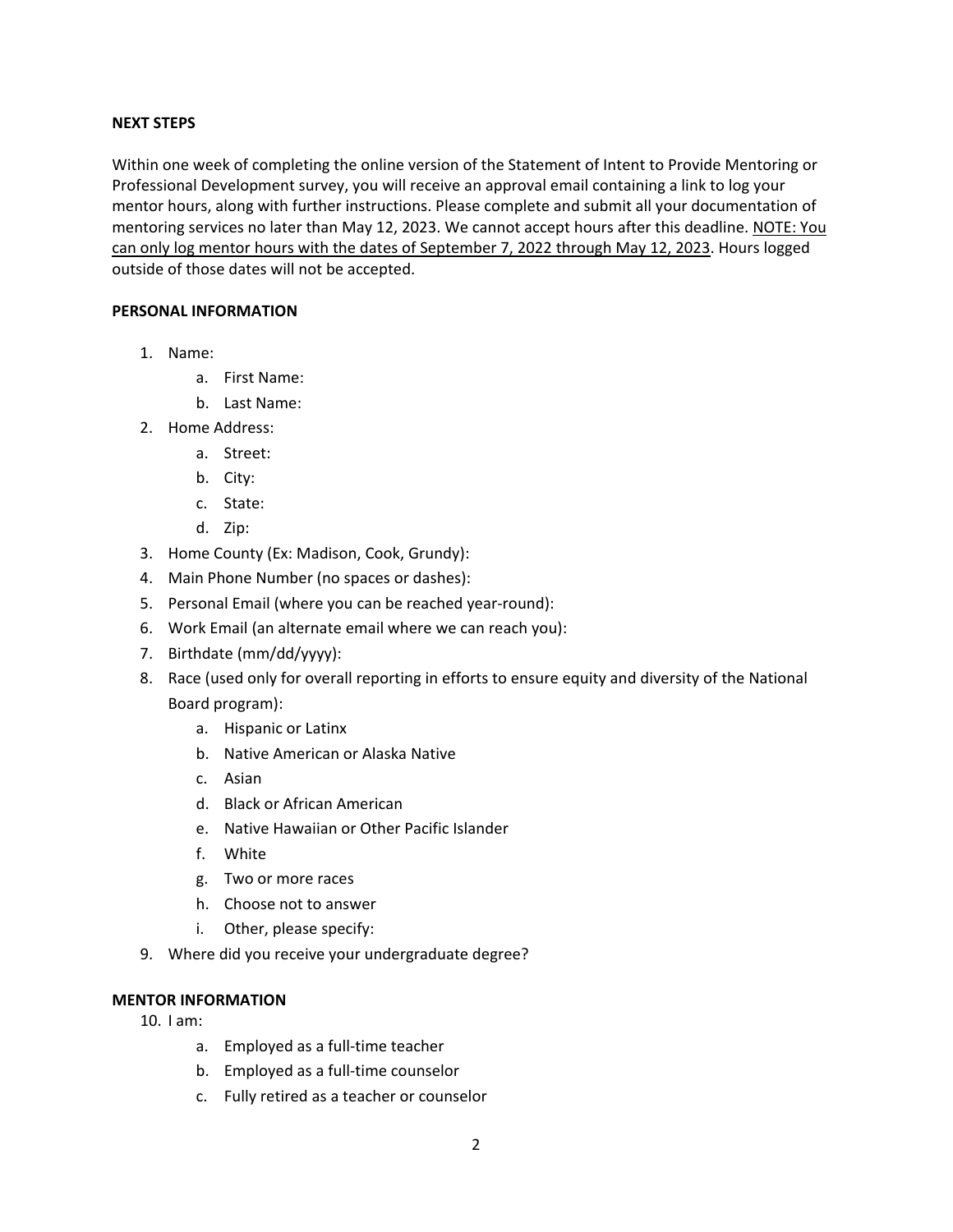- 11. Illinois Educator Identification Number (IEIN):
	- a. Your IEIN can be found in the Illinois Educator Licensure Information System (ELIS) at <https://www.isbe.net/Pages/Educator-Licensure-Information-System.aspx>
- 12. Professional Educator License (PEL) Number:
	- a. Your PEL number can be found in the Illinois Educator Licensure Information System (ELIS) at<https://www.isbe.net/Pages/Educator-Licensure-Information-System.aspx>
- 13. NBPTS/NBCT Candidate Identification Number (must have current NBPTS certificate):
	- a. This number usually start with a C0 or just a 0 and is followed by additional numbers. Please contact NBPTS if you don't know you candidate ID number: <https://www.nbpts.org/contact-us/>

# **INTENT TO PROVIDE MENTORING AND/OR PROFESSIONAL DEVELOPMENT**

Please fill out the information below to indicate which compensable services you intend to provide. You are only expressing your INTENT to mentor at this time.

- 14. Which mentoring services do you intend to provide? Please check ALL that apply:
	- a. Assist first time candidates through the National Board for Professional Teaching Standards process.
	- b. Assist retake candidates through the National Board for Professional Teaching Standards process.
	- c. Assist renewal candidates through the National Board for Professional Teaching Standards process.
	- d. Provide mentoring and/or professional development to a group or individual in the education field related to the NBPTS standards.

### **DISTRICT/ENTITY INFORMATION**

Provide the following information about your Employing District/Entity. NBCTs who are retired are to fill out this section using District/Entity information from the district in which they retired.

- 15. District/Entity Name and Number (example: City of Chicago SD 299):
- 16. District/Entity Office Address (example: 401 Maple Ave., Wood River, IL 62095):
	- a. Street:
	- b. City:
	- c. State:
	- d. Zip:
- 17. Is your school of employment a Charter School?
- 18. Region, County, District, Type (RCDT) Code: (Ex: City of Chicago 150162990·25·0000)
	- a. Go here to look up for code. Click on RCDTS Code Lookup  $\rightarrow$  RCDTS Lookup Page  $\rightarrow$ Search by District:<https://www.isbe.net/Pages/Data-Analysis-Directories.aspx>
	- b. Please select the RCDT code for your **DISTRICT**, not your school.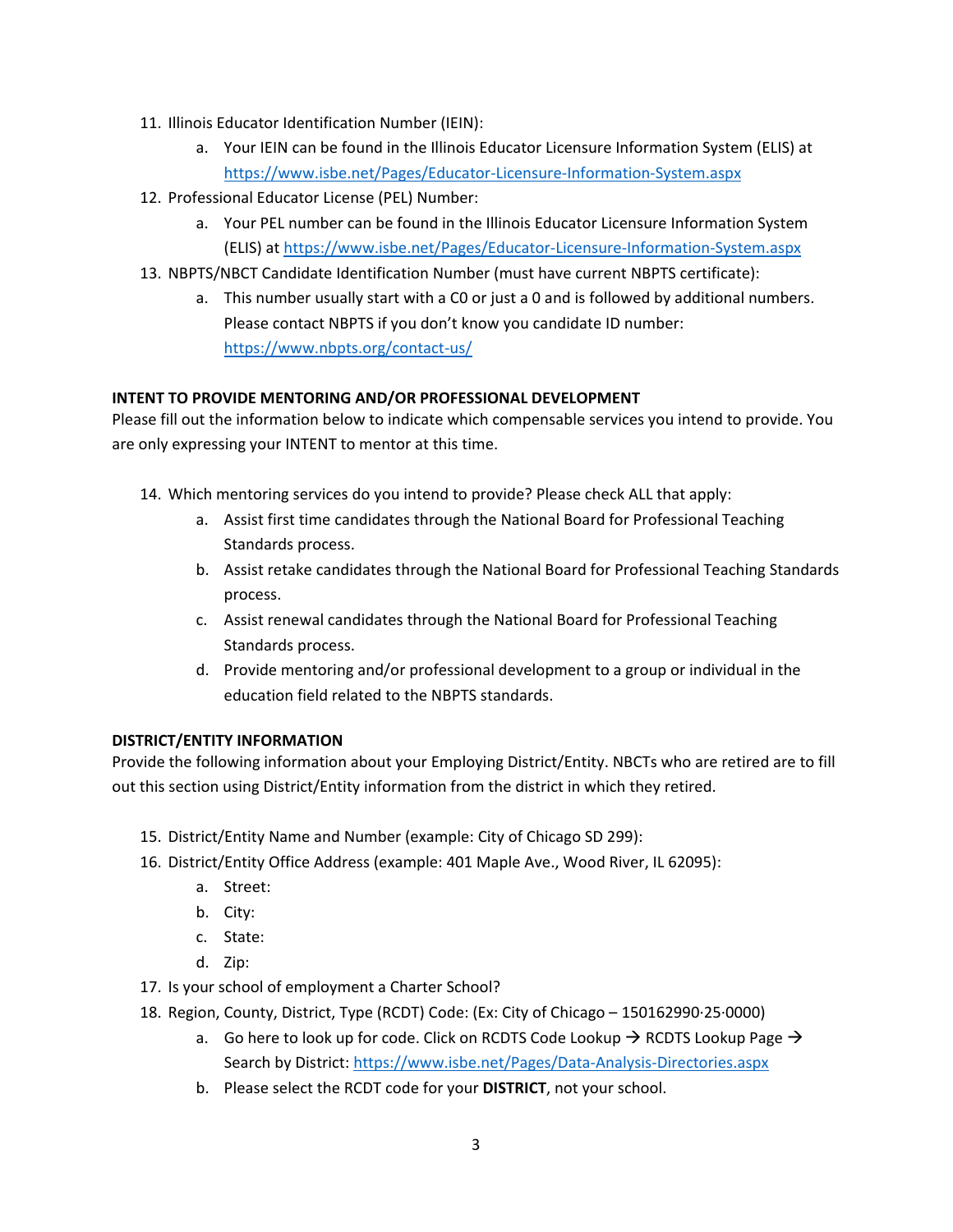- 19. School Name (example: Jefferson Middle School):
- 20. Name of District Superintendent/CEO/Administrator (first and last):
- 21. Title of District Administrator. Districts have different titles for this position. Select the title that best represents the position that oversees your district.
	- a. Superintendent
	- b. Assistant Superintendent
	- c. Interim Superintendent
	- d. Principal
	- e. Human Resources Director
- 22. Administrator who will verify the information provided in this application (INCLUDE: first name, last name, position title):
- 23. Phone number of Administrator who will verify the information provided in this application (no spaces or dashes):
- 24. Email address of Administrator who will verify the information provided in this application:
- 25. Confirm email address:
- 26. Does your School/District offer any incentives for National Board Certification? Please check with your union representative if you are unsure
- 27. If you answered yes to the previous question, please provide details about the incentives offered.

### **SECTION II – COMPENSATION OF SERVICES**

### *Statements of Understanding*

An annual incentive of no more than \$1,500.00, prorated at \$50.00 per hour, for up to 30 hours of mentoring or providing professional development as it relates to National Board for Professional Teaching Standards will be paid to each qualified educator currently employed as a full-time teacher or counselor in a school district or retired teacher who:

- Holds an Illinois National Board for Professional Teaching Standards designation,
- Is a current National Board Certified Teacher (NBCT),
- Is approved for the Intent to Mentor program and agrees to provide up to 30 hours of NBPTS mentoring or professional development or both,
- Submits their NBPTS mentoring or professional development hours to NBRC by the May 12 deadline.

Funds must be dispersed on a first-come, first-served basis, with priority given to teachers employed in low income or low-performing schools.

To be eligible for the ISBE National Board Mentor Compensation, you must check "I agree" to all the following statements of understanding. If you cannot agree with all the statements, then do not proceed